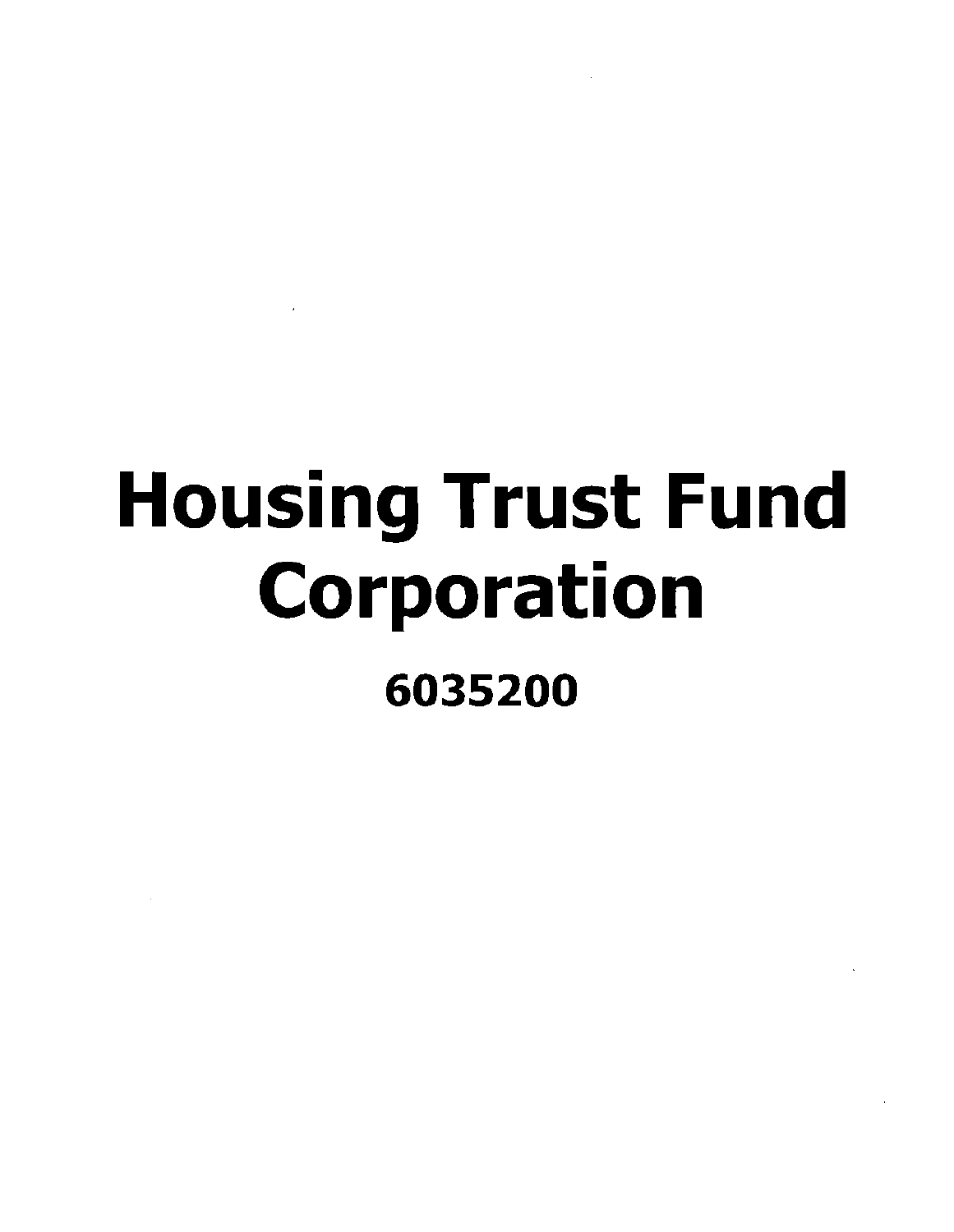#### FORM B

## New York State Consultant Services **Contractor's Annual Employment Report**

Report Period: April 1, 2017 to March 31, 2018

| Contracting State Agency Name: Housing Trust Fund Corporation                    |                                  |                                   |                                                    |  |  |  |
|----------------------------------------------------------------------------------|----------------------------------|-----------------------------------|----------------------------------------------------|--|--|--|
| Contract Number: GOSR TO8                                                        |                                  | Agency Business Unit: $f\ll \sim$ |                                                    |  |  |  |
| Contract Term: 4/15/2017 to 4/15/2018                                            |                                  | Agency Department ID: しつろこえのひ     |                                                    |  |  |  |
| Contractor Name: Deloitte Consulting                                             |                                  |                                   |                                                    |  |  |  |
| Contractor Address: 39 N. Pearl Street, Albany, NY 12207                         |                                  |                                   |                                                    |  |  |  |
| Description of Services Being Provided: Accounting and Auditing Services         |                                  |                                   |                                                    |  |  |  |
|                                                                                  |                                  |                                   |                                                    |  |  |  |
|                                                                                  |                                  |                                   |                                                    |  |  |  |
| Scope of Contract (Choose one that best fits):                                   |                                  |                                   |                                                    |  |  |  |
| $\Box$ Evaluation<br>$\Box$ Analysis                                             | Research                         | Training                          |                                                    |  |  |  |
| Computer Programming<br>Data Processing                                          |                                  | □ Other IT consulting             |                                                    |  |  |  |
| □ Architect Services □ Surveying<br>Environmental Services<br>$\Box$ Engineering |                                  |                                   |                                                    |  |  |  |
| □ Health Services<br>□ Mental Health Services                                    |                                  |                                   |                                                    |  |  |  |
| $\boxtimes$ Accounting<br>$\boxtimes$ Auditing                                   | $\Box$ Legal<br>$\Box$ Paralegal | □ Other Consulting                |                                                    |  |  |  |
| <b>Employment Category</b>                                                       | Number of<br><b>Employees</b>    | Number of<br><b>Hours Worked</b>  | <b>Amount Payable</b><br><b>Under the Contract</b> |  |  |  |
| <b>Acountants and Auditors</b>                                                   | 18.00                            | 3.734.75                          | \$478,734.53                                       |  |  |  |
|                                                                                  | 0.00                             | 0.00                              | \$0.00                                             |  |  |  |
|                                                                                  | 0.00                             | 0.00                              | \$0.00                                             |  |  |  |
|                                                                                  | 0.00                             | 0.00                              | \$0.00                                             |  |  |  |
|                                                                                  | 0.00                             | 0.00                              | \$0.00                                             |  |  |  |
|                                                                                  | 0.00                             | 0.00                              | \$0.00                                             |  |  |  |
|                                                                                  | 0.00                             | 0.00                              | \$0.00                                             |  |  |  |
|                                                                                  | 0.00                             | 0.00                              | \$0.00                                             |  |  |  |
|                                                                                  | 0.00                             | 0.00                              | \$0.00                                             |  |  |  |
|                                                                                  | 0.00                             | 0.00                              | \$0.00                                             |  |  |  |
|                                                                                  | 0.00                             | 0.00                              | \$0.00                                             |  |  |  |
|                                                                                  | 0.00                             | 0.00                              | \$0.00                                             |  |  |  |
|                                                                                  | 0.00                             | 0.00                              | \$0.00                                             |  |  |  |
| <b>Total this Page</b>                                                           | 18.00                            | 3,734.75                          | \$478,734.53                                       |  |  |  |
| <b>Grand Total</b>                                                               | 18.00                            | 3,734.75                          | \$478,734.53                                       |  |  |  |

Name of person who prepared this report: Kendra Hill

fandis Hitl

Title: Project Controller Manager

Preparer's Signature:

Date Prepared: 5/1 5/2018

(Use additional pages, if necessary)

Phone #: 404-859-5335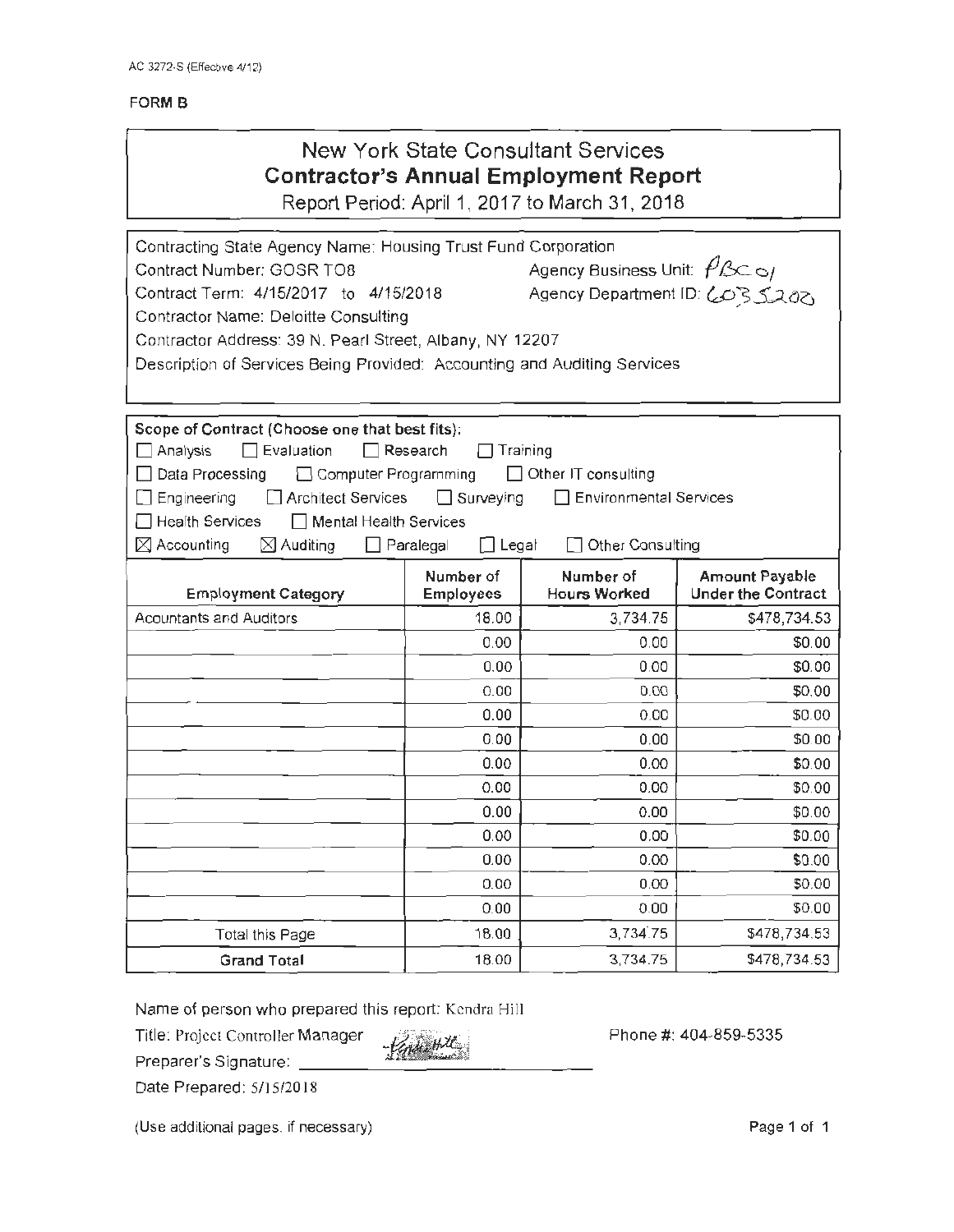#### FORM B

## New York State Consultant Services **Contractor's Annual Employment Report**

Report Period: April 1, 2017 to March 31, 2018

| Contracting State Agency Name: Housing Trust Fund Corporation |                                  |                                                                             |                                                    |
|---------------------------------------------------------------|----------------------------------|-----------------------------------------------------------------------------|----------------------------------------------------|
| Contract Number: GOSR TO9                                     |                                  | Agency Business Unit: $\hat{f}\hat{}$ Scol<br>Agency Department ID: 6035200 |                                                    |
| Contract Term: 4/30/2017 to 4/15/2018                         |                                  |                                                                             |                                                    |
| Contractor Name: Deloitte Consulting                          |                                  |                                                                             |                                                    |
| Contractor Address: 39 N. Pearl Street, Albany, NY 12207      |                                  |                                                                             |                                                    |
| Description of Services Being Provided: Financial Reviews     |                                  |                                                                             |                                                    |
|                                                               |                                  |                                                                             |                                                    |
| Scope of Contract (Choose one that best fits):                |                                  |                                                                             |                                                    |
| Analysis<br>$\Box$ Evaluation                                 | Research<br>Training             |                                                                             |                                                    |
| Data Processing<br>Computer Programming                       |                                  | Other IT consulting                                                         |                                                    |
| Engineering<br><b>Architect Services</b>                      | Surveying                        | Environmental Services                                                      |                                                    |
| Health Services<br>Mental Health Services                     |                                  |                                                                             |                                                    |
| Accounting<br>Auditing                                        | $\Box$ Legal<br>$\Box$ Paralegal | $\boxtimes$ Other Consulting                                                |                                                    |
| <b>Employment Category</b>                                    | Number of<br><b>Employees</b>    | Number of<br><b>Hours Worked</b>                                            | <b>Amount Payable</b><br><b>Under the Contract</b> |
| <b>Financial Examiners</b>                                    | 5.00                             | 414.15                                                                      | \$86,446.00                                        |
|                                                               | 0.00                             | 0.00                                                                        | \$0.00                                             |
|                                                               | 0.00                             | 0.00                                                                        | \$0.00                                             |
|                                                               | 0.00                             | 0.00                                                                        | \$0.00                                             |
|                                                               | 0.00                             | 0.00                                                                        | \$0.00                                             |
|                                                               | 0.00                             | 0.00                                                                        | \$0.00                                             |
|                                                               | 0.00                             | 0.00                                                                        | \$0.00                                             |
|                                                               | 0.00                             | 0.00                                                                        | \$0.00                                             |
|                                                               | 0.00                             | 0.00                                                                        | \$0.00                                             |
|                                                               | 0.00                             | 0.00                                                                        | \$0.00                                             |
|                                                               | 0.00                             | 0.00                                                                        | \$0.00                                             |
|                                                               | 0.00                             | 0.00                                                                        | \$0.00                                             |
|                                                               | 0.00                             | 0.00                                                                        | \$0.00                                             |
| <b>Total this Page</b>                                        | 5.00                             | 414.15                                                                      | \$86,446.00                                        |
| <b>Grand Total</b>                                            | 5.00                             | 414.15                                                                      | \$86,446.00                                        |

Name of person who prepared this report: Kendra Hill

Title: Project Controller Manager

Preparer's Signature:

Phone #: 404-859-5335

Date Prepared: 5/15/20 18

(Use additional pages, if necessary)